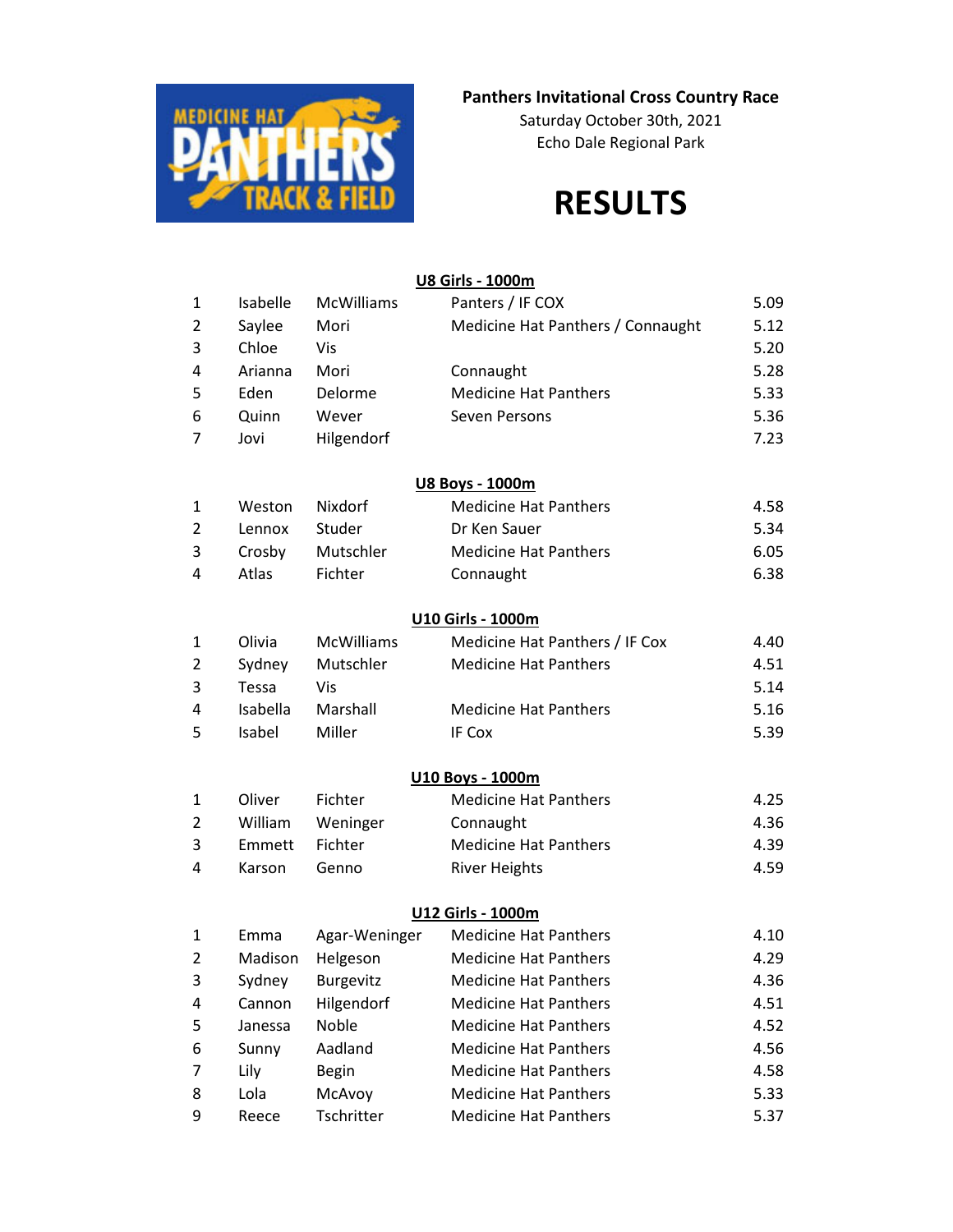### **U12 Boys - 1000m**

| $\mathbf{1}$   | Andrew      | Vis           | <b>Medicine Hat Panthers</b>           | 4.03  |
|----------------|-------------|---------------|----------------------------------------|-------|
| 2              | Jonathan    | Knight        | <b>Medicine Hat Panthers</b>           | 4.13  |
| 3              | Ben         | Large         | <b>Medicine Hat Panthers</b>           | 4.18  |
| 4              | Finnegan    | Pasco         | <b>Medicine Hat Panthers</b>           | 4.20  |
| 5              | Carter      | Pullman       | <b>Medicine Hat Panthers</b>           | 4.21  |
| 6              | Dalton      | Earle         | <b>Medicine Hat Panthers</b>           | 4.35  |
| 7              | Cedar       | Trottier      | <b>Medicine Hat Panthers</b>           | 4.41  |
| 8              | <b>Nate</b> | Hennes        | Ross Glen                              | 4.43  |
| 9              | Owen        | Lesko         | <b>Bulldogs Track &amp; Field Club</b> | 4.49  |
| 10             | Masao       | Mori          | Medicine Hat Panthers / Connaught      | 5.02  |
| 11             | Arlo        | <b>Norris</b> | <b>Medicine Hat Panthers</b>           | 5.03  |
| 12             | Jonathan    | Miller        | <b>Margaret Wooding</b>                | 5.19  |
|                |             |               | U14 Girls - 2000m                      |       |
| 1              | Devyn       | Perrett       | <b>Bulldogs Track &amp; Field Club</b> | 8.55  |
| $\overline{2}$ | Ember       | Jacober       | <b>Medicine Hat Panthers</b>           | 9.12  |
| 3              | Megan       | Klein         | <b>Medicine Hat Panthers</b>           | 10.41 |
|                |             |               | U14 Boys - 2000m                       |       |
| 1              | Odin        | Jordet        | <b>Medicine Hat Panthers</b>           | 8.50  |
| 2              | Jaxton      | Studer        | <b>CHHS</b>                            | 8.56  |
| 3              | Dominic     | Hennes        | <b>Medicine Hat Panthers</b>           | 9.01  |
| 4              | Zaide       | Kolody        | Roy Wilson                             | 9.20  |
| 5              | William     | Miller        | St Mary's                              | 9.22  |
| 6              | Mikai       | <b>Hughes</b> | <b>Medicine Hat Panthers</b>           | 10.57 |
|                |             |               | <b>U16 Women - 2500m</b>               |       |
| 1              | Eve         | Maser         | <b>Medicine Hat Panthers</b>           | 11.02 |
| 2              | Madison     | Pullman       | <b>Medicine Hat Panthers</b>           | 11.03 |
| 3              | Anna        | <b>Schick</b> | <b>EBHS</b>                            | 12.13 |
| 4              | Quinn       | Olson         | <b>EBHS</b>                            | 12.34 |
| 5              | Zaynna      | Willoughby    | Medicine Hat Panthers / MHHS           | 13.18 |
|                |             |               | U16 Men - 4000m                        |       |
| 1              | CJ          | Payeur        | <b>EBHS</b>                            | 16.54 |
| $\overline{2}$ | Tristan     | Scrimger      | <b>Medicine Hat Panthers</b>           | 17.12 |
| 3              | Cameron     | Jager         | <b>Medicine Hat Panthers</b>           | 17.22 |
| 4              | Kaidyn      | Smith         | <b>EBHS</b>                            | 21.39 |
| 5              | Avery       | <b>Dyck</b>   | <b>EBHS</b>                            | 27.38 |
| 6              | Brayden     | Greba         | <b>EBHS</b>                            |       |